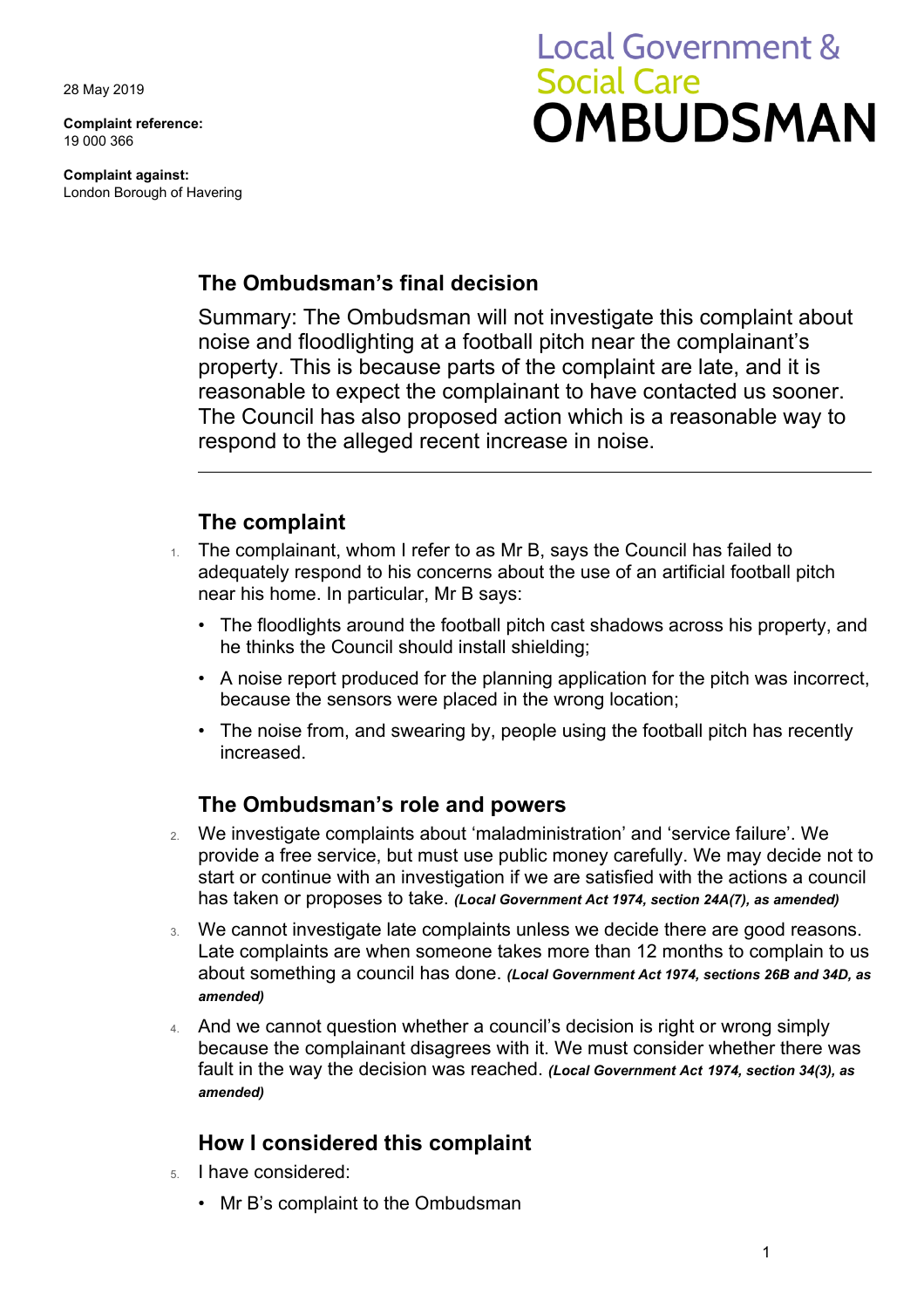- The Council's complaint response letters, dated 18 July 2017, 3 May 2018, 21 June 2018;
- The Council's response to the Ombudsman's enquiry about Mr B's complaint;
- Mr B's comments on a draft version of this statement.

### **What I found**

 $\overline{a}$ 

#### **Summary of what happened**

- 6. The Council installed noise recording equipment at Mr B's home in October 2017, but it informed Mr B in November 2017 that the recorded noise did not constitute a statutory nuisance. Mr B questioned the equipment used to make the recordings, and in February 2018 the Council explained why it was satisfied with the calibration of the equipment.
- submitted with the planning application for the development was considered to be  $7.$  The Council also wrote to Mr B in July 2017 to explain why the noise report acceptable.
- 8. In response to my recent enquiries, the Council has also explained to me that when the floodlights were installed in 2017, the contractor did not correctly install the light shields below the lamps to reflect light spillage onto the pitch. The Council says Mr B complained about this as at the time, and the shields were then installed in line with what had been approved under the planning application.
- 9. Finally, as Mr B says the noise from the football pitch has recently increased, the Council has offered to install noise recording equipment at his property again. Any sound recorded will then be analysed to see if there is an increase compared to the previous recordings in 2017. If there is an increase, the Council will assess whether the noise now constitutes a statutory nuisance.

#### **Assessment**

- 10. The 12-month time restriction detailed in paragraph 3 above applies to the parts report. As I understand it, these matters arose, and were responded to by the of Mr B's complaint about the floodlights and the planning application noise Council, in 2017. Yet Mr B did not contact the Ombudsman until April 2019. I am unaware of any reasons why Mr B was prevented from complaining to us sooner, so I do not consider the Ombudsman should investigate these parts of Mr B's complaint.
- 11. And with regard to the alleged increase in the noise levels, I consider the calibrated properly, and doubts the Council will take any action following the recordings. But I have no reason to question the Council's professional view that Council's offer (to install noise recording equipment again) is a satisfactory way to address this part of the complaint. I appreciate Mr B believes the equipment is not the equipment is working properly, and the Council needs to gather evidence before deciding whether a statutory nuisance is now occurring.
- 12. With reference to paragraph 2 above, I therefore do not consider the Ombudsman should investigate this part of the complaint either.

# **Final decision**

 way to respond to the alleged increase in noise levels. 13. The Ombudsman will not investigate Mr B's complaint. This is because parts of the complaint are late, and the Council has proposed action which is a reasonable